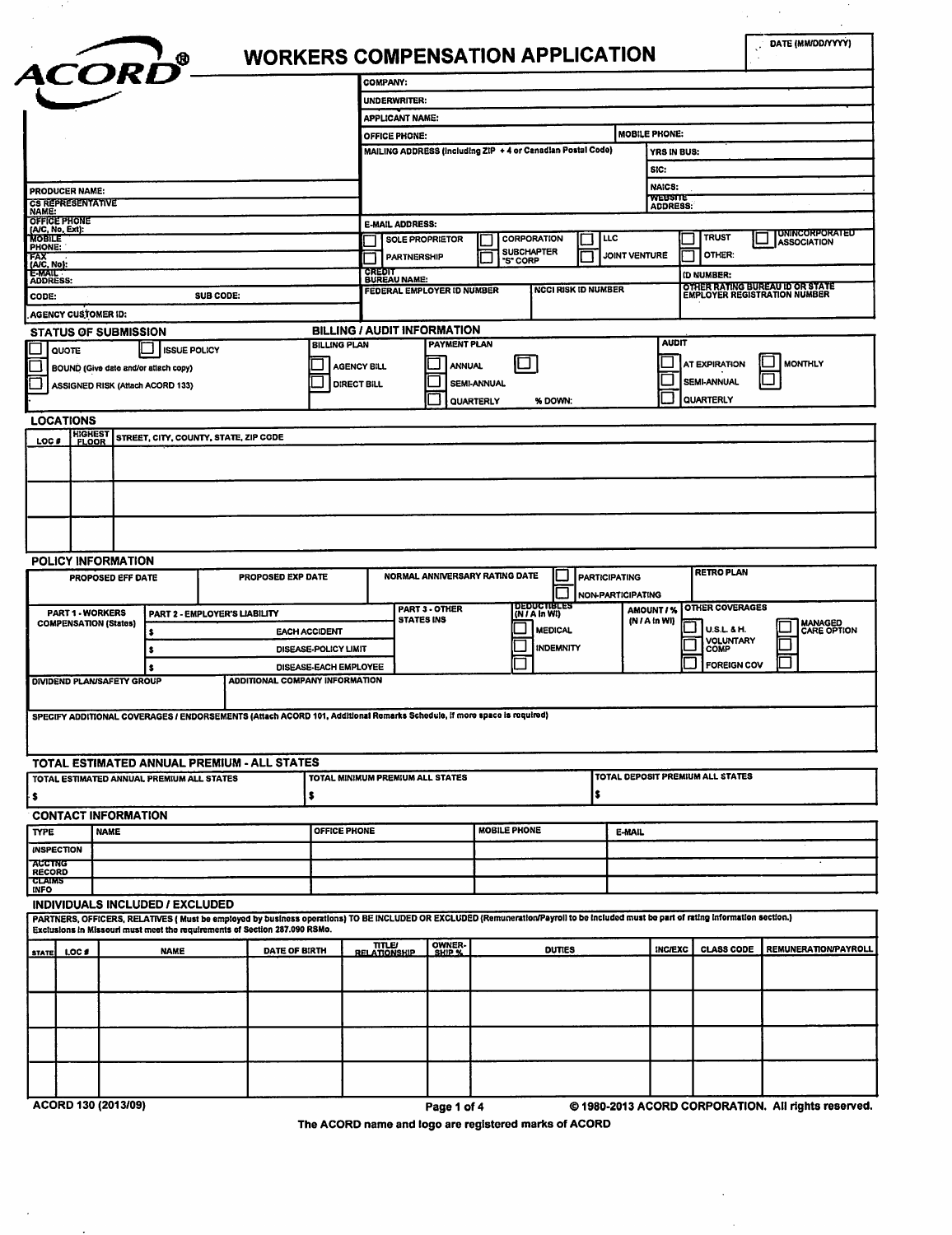*RATE*

 $\hat{\boldsymbol{\gamma}}$ 

 $\ddot{\phantom{a}}$ 

 $\ddot{\phantom{a}}$ Ğ.

*ESTIMATED ANNUAL MANUAL PREMIUM*

|       |                                    |                      | <b>STATE RATING WORKSHEET</b>                                 |                            |                                           |            |              |                                                                   |
|-------|------------------------------------|----------------------|---------------------------------------------------------------|----------------------------|-------------------------------------------|------------|--------------|-------------------------------------------------------------------|
|       |                                    |                      | FOR MULTIPLE STATES, ATTACH AN ADDITIONAL PAGE 2 OF THIS FORM |                            |                                           |            |              |                                                                   |
|       | <b>RATING INFORMATION - STATE:</b> |                      |                                                               |                            |                                           |            |              |                                                                   |
| LOC # | <b>CLASS CODE</b>                  | <b>DESCR</b><br>CODE | CATEGORIES, DUTIES, CLASSIFICATIONS                           | <b>FULL</b><br><b>TIME</b> | # EMPLOYEES<br><b>PART</b><br><b>TIME</b> | <b>SIC</b> | <b>NAICS</b> | <b>ESTIMATED ANNUAL</b><br><b>REMUNERATION/</b><br><b>PAYROLL</b> |
|       |                                    |                      |                                                               |                            |                                           |            |              |                                                                   |
|       |                                    |                      |                                                               |                            |                                           |            |              |                                                                   |
|       |                                    |                      |                                                               |                            |                                           |            |              |                                                                   |
|       |                                    |                      |                                                               |                            |                                           |            |              |                                                                   |
|       |                                    |                      |                                                               |                            |                                           |            |              |                                                                   |
|       |                                    |                      |                                                               |                            |                                           |            |              |                                                                   |

| -- |  |  |  |  |      |  |
|----|--|--|--|--|------|--|
|    |  |  |  |  | $-1$ |  |
|    |  |  |  |  |      |  |
|    |  |  |  |  |      |  |
|    |  |  |  |  |      |  |
|    |  |  |  |  |      |  |

| <b>PREMIUM</b>                                    |               |  |                         |                          |                        |               |                         |  |  |
|---------------------------------------------------|---------------|--|-------------------------|--------------------------|------------------------|---------------|-------------------------|--|--|
| <b>STATE:</b>                                     | <b>FACTOR</b> |  | <b>FACTORED PREMIUM</b> |                          |                        | <b>FACTOR</b> | <b>FACTORED PREMIUM</b> |  |  |
| TOTAL                                             | N/A           |  |                         |                          |                        |               |                         |  |  |
| <b>INCREASED LIMITS</b>                           |               |  |                         | <b>SCHEDULE RATING *</b> |                        |               |                         |  |  |
| DEDUCTIBLE *                                      |               |  |                         | <b>CCPAP</b>             |                        |               |                         |  |  |
|                                                   |               |  |                         | STANDARD PREMIUM         |                        |               |                         |  |  |
| <b>EXPERIENCE OR MERIT</b><br><b>MODIFICATION</b> |               |  | PREMIUM DISCOUNT        |                          |                        |               |                         |  |  |
|                                                   |               |  |                         | <b>EXPENSE CONSTANT</b>  |                        | N/A           |                         |  |  |
| <b>ASSIGNED RISK SURCHARGE *</b>                  |               |  |                         | TAXES / ASSESSMENTS *    |                        | N/A           |                         |  |  |
| ARAP <sup>*</sup>                                 |               |  |                         |                          |                        |               |                         |  |  |
| * N / A in Wisconsin                              |               |  |                         |                          |                        |               |                         |  |  |
| TOTAL ESTIMATED ANNUAL PREMIUM                    |               |  | <b>MINIMUM PREMIUM</b>  |                          | <b>DEPOSIT PREMIUM</b> |               |                         |  |  |
|                                                   |               |  |                         |                          |                        |               |                         |  |  |

*REMARKS (ACORD 101, Additional Remarks Schedule, may be attached If more space is required)*

 $\mathcal{L}$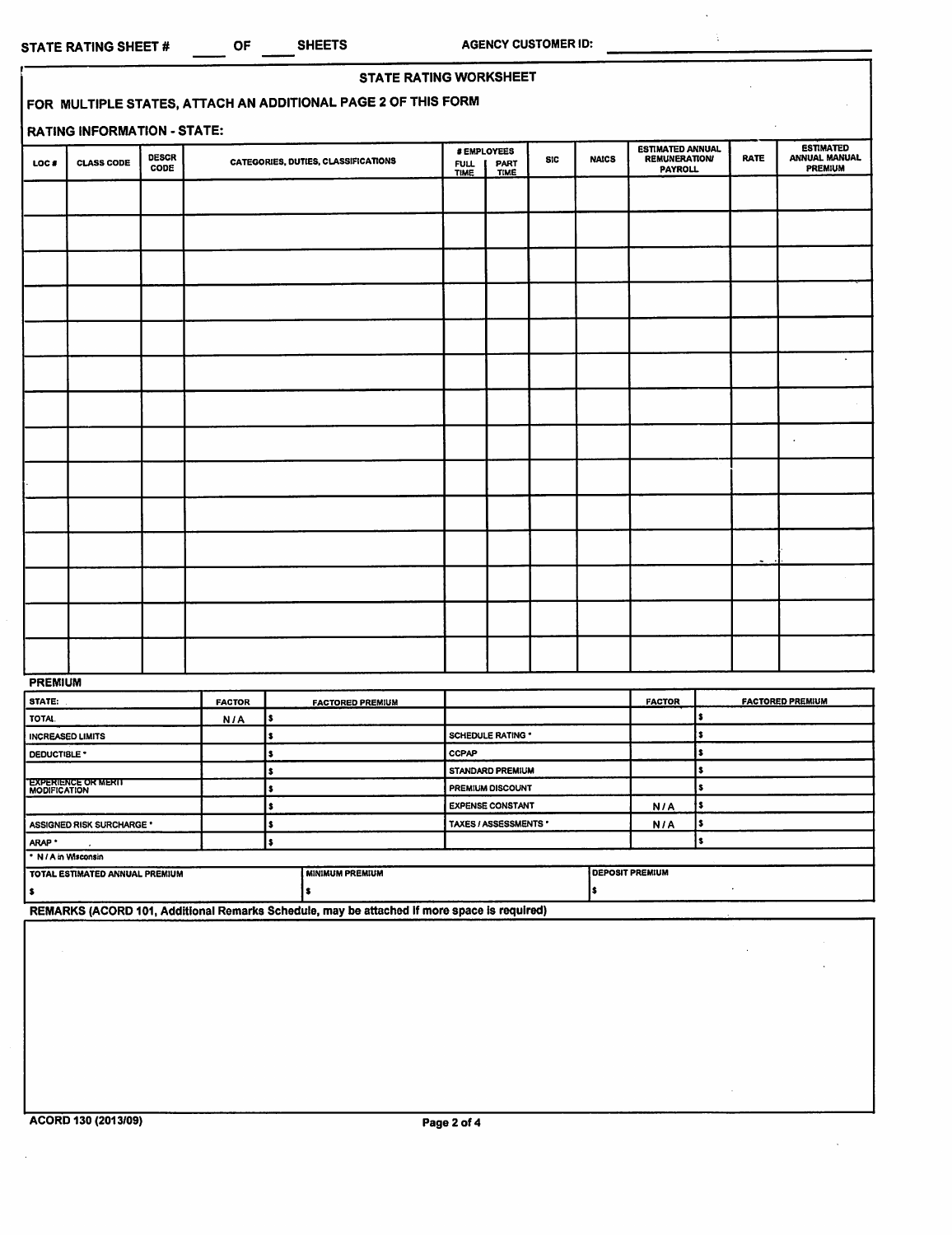## *PRIOR CARRIER INFORMATION / LOSS HISTORY*

*AGENCY CUSTOMER ID:*

 $\bar{\mathbf{r}}$ 

|             | PROVIDE INFORMATION FOR THE PAST 5 YEARS AND USE THE REMARKS SECTION FOR LOSS DETAILS | C<br>LOSS RUN ATTACHED |                |  |  |
|-------------|---------------------------------------------------------------------------------------|------------------------|----------------|--|--|
| <b>YEAR</b> | <b>CARRIER &amp; POLICY NUMBER</b>                                                    | <b>AMO'JNT PAID</b>    | <b>RESERVE</b> |  |  |
|             | CO.                                                                                   |                        |                |  |  |
|             | POL#:                                                                                 |                        |                |  |  |
|             | CO:                                                                                   |                        |                |  |  |
|             | POL#:                                                                                 |                        |                |  |  |
|             | co:                                                                                   |                        |                |  |  |
|             | POL#                                                                                  |                        |                |  |  |
|             | CO:                                                                                   |                        |                |  |  |
|             | POL#                                                                                  |                        |                |  |  |
|             | lco∶                                                                                  |                        |                |  |  |
|             | POL#:                                                                                 |                        |                |  |  |

## *NATURE OF BUSINESS / DESCRIPTION OF OPERATIONS*

GIVE COMMENTS AND DESCRIPTIONS OF BUSINESS, OPERATIONS AND PRODUCTS: MANUFACTURING - RAW MATERIALS, PROCESSES, PRODUCT, EQUIPMENT, CONTRACTOR - TYPE<br>OF WORK, SUB-CONTRACTS; MERCANTILE - MERCHANDISE, CUSTOMERS, DELIVERIES;

| <b>GENERAL INFORMATION</b>                                                                                                                                                                                | $\mathbf{v}$ |
|-----------------------------------------------------------------------------------------------------------------------------------------------------------------------------------------------------------|--------------|
| <b>EXPLAIN ALL "YES" RESPONSES</b>                                                                                                                                                                        | <b>Y/N</b>   |
| 1. DOES APPLICANT OWN, OPERATE OR LEASE AIRCRAFT / WATERCRAFT?                                                                                                                                            |              |
| 2. DO / HAVE PAST, PRESENT OR DISCONTINUED OPERATIONS INVOLVE(D) STORING, TREATING, DISCHARGING, APPLYING, DISPOSING, OR<br>TRANSPORTING OF HAZARDOUS MATERIAL? (e.g. landfills, wastes, fuel tanks, etc) |              |
| 3. ANY WORK PERFORMED UNDERGROUND OR ABOVE 15 FEET?                                                                                                                                                       |              |
| ANY WORK PERFORMED ON BARGES, VESSELS, DOCKS, BRIDGE OVER WATER?<br>4.                                                                                                                                    |              |
| IS APPLICANT ENGAGED IN ANY OTHER TYPE OF BUSINESS?<br>5.                                                                                                                                                 |              |
| 6. ARE SUB-CONTRACTORS USED? (If "YES", give % of work subcontracted)                                                                                                                                     |              |
| 7. ANY V/ORK SUBLET WITHOUT CERTIFICATES OF INSURANCE? (If "YES", payroll for this work must be included in the State Rating Worksheet on Page 2)                                                         |              |
| IS A WRITTEN SAFETY PROGRAM IN OPERATION?<br>8.                                                                                                                                                           |              |
| 9. ANY GROUP TRANSPORTATION PROVIDED?                                                                                                                                                                     |              |
| 10. ANY EMPLOYEES UNDER 16 OR OVER 60 YEARS OF AGE?                                                                                                                                                       |              |
| 11. ANY SEASONAL EMPLOYEES?                                                                                                                                                                               |              |
| 12. IS THERE ANY VOLUNTEER OR DONATED LABOR? (If "YES", please specify)                                                                                                                                   |              |
| 13. ANY EMPLOYEES WITH PHYSICAL HANDICAPS?                                                                                                                                                                |              |
| 14. DO EMPLOYEES TRAVEL OUT OF STATE? (If "YES", indicate state(s) of travel and frequency)                                                                                                               |              |
| 15. ARE ATHLETIC TEAMS SPONSORED?                                                                                                                                                                         |              |
| 16. ARE PHYSICALS REQUIRED AFTER OFFERS OF EMPLOYMENT ARE MADE?                                                                                                                                           |              |
| ACORD 130 (2013/09)<br>Page 3 of 4                                                                                                                                                                        |              |